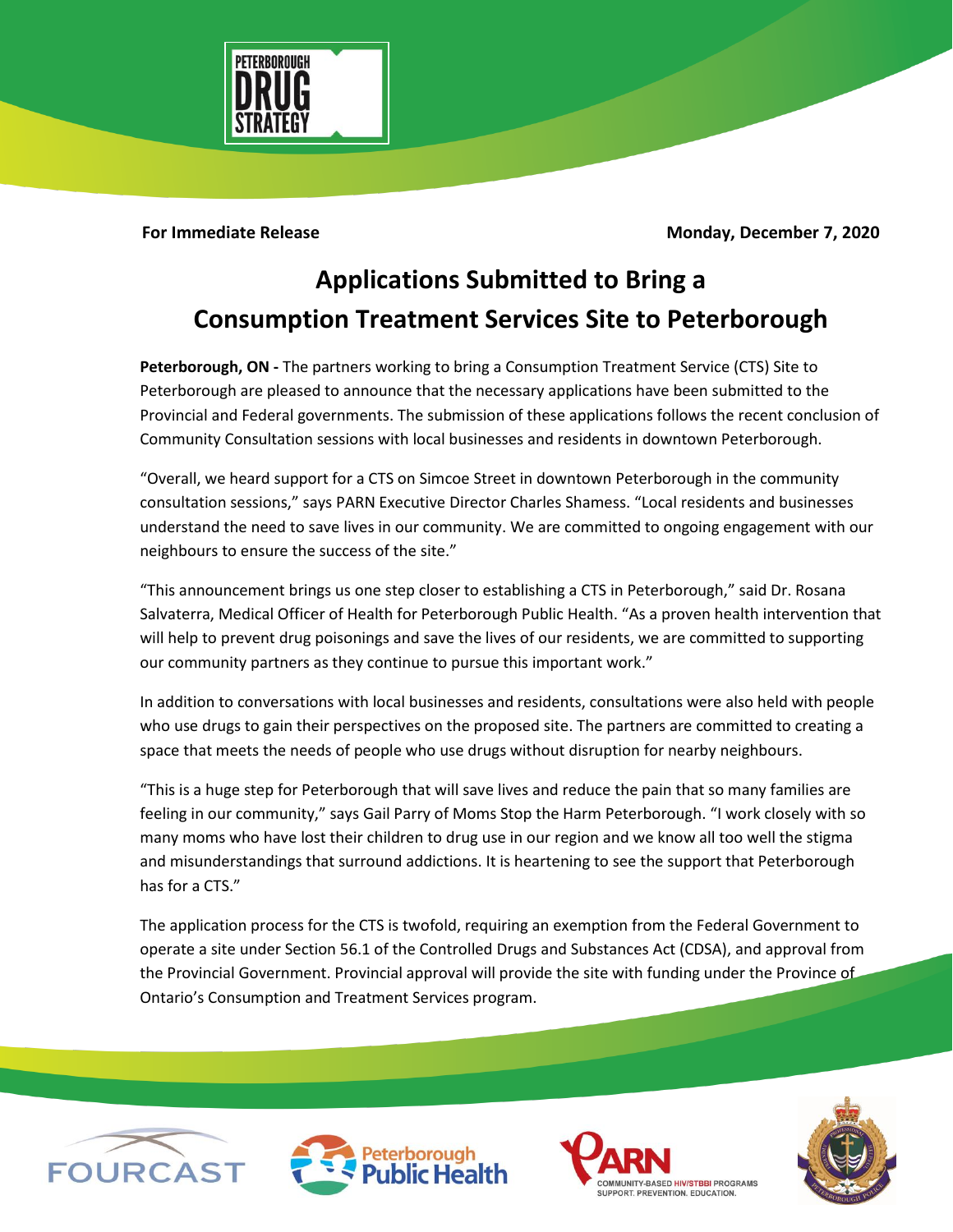Until funding is approved, the partners must carry the costs associated with this new site at 220 Simcoe Street and professional studies needed for the application. The Community Foundation of Greater Peterborough recently launched a \$50,000 crowdfunding campaign to support the Site. Donations to the Consumption and Treatment Services Fund can be made online:<https://cfgp.ca/project/cts-fund/>

A CTS will provide onsite services as well as defined pathways to addiction treatment services, primary care, mental health, housing and other social supports. The CTS will provide people who use injection drugs a safe, hygienic space to use those drugs under the supervision of health professionals in order to prevent opioid poisoning deaths.

## **Additional Quotes**

*"We were pleased to hear in the public consultations an understanding that a CTS is a necessary health intervention that will not only save lives but also improve health. We look forward to building trusting relationships in the CTS space, where people who face a lot of stigma elsewhere can come to get the help they want, including wound care and links to treatment and other health care."* **- Suzanne Galloway, Executive Director, 360 Degree Nurse Practitioner-Led Clinic**

*"CMHA HKPR remains 100 % committed to supporting an application for a safe consumption and treatment service for our community."*

**- Mark Graham, Chief Executive Officer, Canadian Mental Health Association Haliburton, Kawartha, Pine Ridge**

*"Every day paramedics see first-hand the impact that the drug poisoning epidemic is taking on people living in our community. Recent developments provide us hope that we can turn the tide on the everincreasing number of drug poisonings in Peterborough County and City. Peterborough County/City Paramedics are part of the MSORT team, which will help ensure that people who survive an overdose have access to crucial health, social and treatment services, and we are fully supportive of the efforts to bring a CTS to Peterborough."*

## **- Craig Jones, Exec - Commander, Emergency Management & Operational Support - Peterborough County/City Paramedics**

*"The people working on the frontlines of the opioid crisis in our community are true heroes. These caring, compassionate experts are committed to literally saving lives. That is why our government is working to ensure they have the support and resources needed to win this public health crisis. Our newly federally funded MSORT team is now operating out of the former Greyhound station where they are doing their remarkably important work that includes close collaboration with the Elizabeth Fry Society's peer support harm reduction program. To date, our federal government has approved 40 supervised consumption sites which have been visited more than 2.2 million times, reversed nearly 17,600 overdoses without a single*